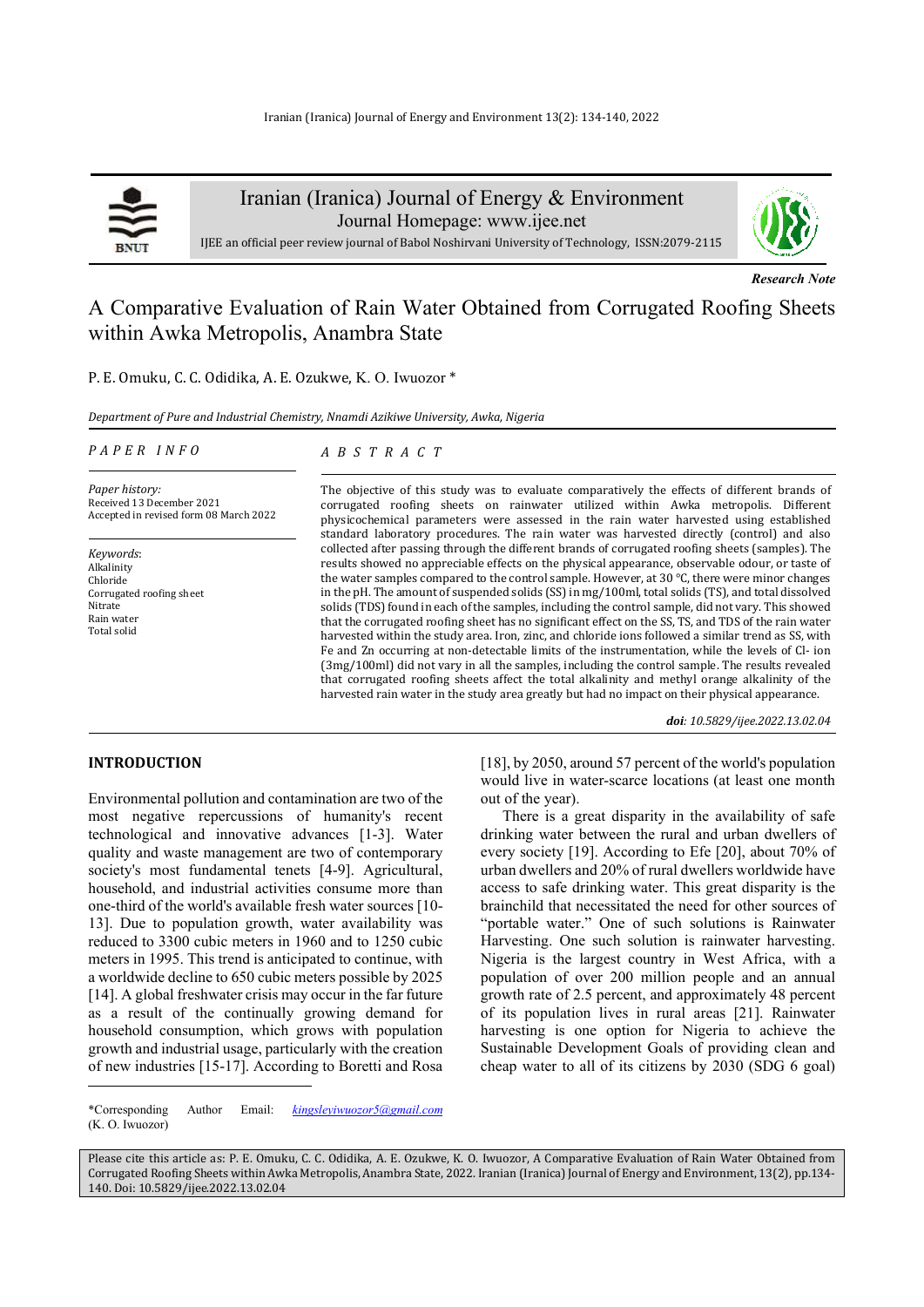[22, 23]. Rainwater harvesting is the small-scale concentration, collection, storage, and utilization of runoff from rain for productive purposes [24, 25]. Most rural residents in this region of the globe see rainfall as the most drinkable source of water if properly harvested [26]. As a result, most rural Nigerians drink rainwater that has not been purified. The majority of these people collect rainwater directly from building roofs into basins, as well as via ridges connected to manually dug wells [27]. Roof catchment appears to be the most prevalent type of catchment for rainwater harvesting. This is because the residents use their existing roofs, incurring no new expenses, and the amount and quality of rainwater collected depends on the location and kind of roofing material [28]. Concrete, corrugated plastic, galvanized, corrugated iron sheets, thatch, tile, asbestos cement sheets, or clay are examples of roofing materials [29]. As a result, the majority of rural residents drink rainwater from these sources without paying attention to the quality of the water. This has necessitated the growing body of literature in recent years within the Nigerian sphere that seeks to determine the portability level of rainwater as well as the effect roofing sheets have on it.

 Tenebe, Emenike [30] examined the bacteriological quality of rainfall (RW) obtained from storage facilities in Ekpoma, a rural town in South-South Nigeria. Tobin, Ediagbonya [31] observed high concentration of total coliform as well as *Escherichia coli* in the rainwater collected from Usugbenu, in Edo state. Nnaji and Nnam [32] evaluated eighteen physicochemical and two microbial properties of twenty-five rainwater harvesting tanks in Enugu-Ezike in Enugu state. Dinrifo, Babatunde [33] determined the physico-chemical properties of rain water collected from some Industrial areas of Lagos state. Igbinosa and Aighewi [34] assessed the heavy metal concentration as well as physicochemical quality of corrugated iron sheets in Oluku communities in Benin city. Igbinosa and Aighewi [35] determined the physicochemical quality and heavy metal concentration of harvested rainwater from Ugbihoko village in Benin city. Igbinosa and Osemwengie [36] assessed the environmental and sanitary quality of rainwater collected from corrugated iron sheets in a rural community in Benin city. Olaoye and Olaniyan [37] studied the physicochemical properties of rainwater obtained from four different roofing sheets within Ogbomosho, Oyo state. Adeyeye, Akintan [38] determined the physicochemical properties of rainwater collected from four different roofing sheets in Ikole Local Government in Ekiti State. Omokpariola, Nduka [39] determined the ionic composition of rainwater obtained from roofing surfaces across Rivers state. Ibikunle, Ajayi [40] explored the activity concentrations of some natural radionuclides in rainwater samples collected from different rooftops and sources in Akure, Ondo state. Rainwater captured from rooftops in Esan-West Local Government Area of Edo State, Nigeria, was studied for its physicochemical and bacteriological properties [41].

Within the last decade, several key papers have studied the quality of rain water as well as that obtained from roofing materials within the Nigeria sphere. The massive amount of literature present in this field necessitated this study as there is little information about rain water from Awka, the capital city of Anambra state. The only related study regarding this was carried out by Nduka and Orisakwe [42], but the study was limited as it studied only the concentration of lead present in rainwater obtained from Awka. In addition, even though a great deal of literature has been churned out in this field, none of them studied the physicochemical properties of rain water as well as rain water obtained from roofing sheets while also taking into consideration the age of the roofing sheet. This is an important novelty in the study. This work was aimed at determining the physicochemical properties of rain water as well as evaluating the effects of roofing materials on the quality of harvested rain water that is generally utilized within Awka metropolis.

# **MATERIAL AND METHODS**

#### **Study site**

This research was carried out in Awka, the state capital of Anambra. Awka is located between 6°11'N and 6°15'N, and 7°04'E and 7°09'E.

The Onitsha-Enugu dual-carriageway runs through the town. It is bordered to the north-west by Okpuno, to the north-east by Amansea, to the south-west by Amawbia, and to the east by Nibo as shown in Figure 1. Awka is bordered to the north by Ugwuoba in Enugu State, and its built-up area is around seven kilometers from the Amawbia junction. It has low-lying terrain due to its location on the Mamu River plain, with all areas being less than 333 m above sea level. There are two distinct seasons in the town's climate: rainy and dry. The



**Figure 1.** Map of Awka Metropolis [43]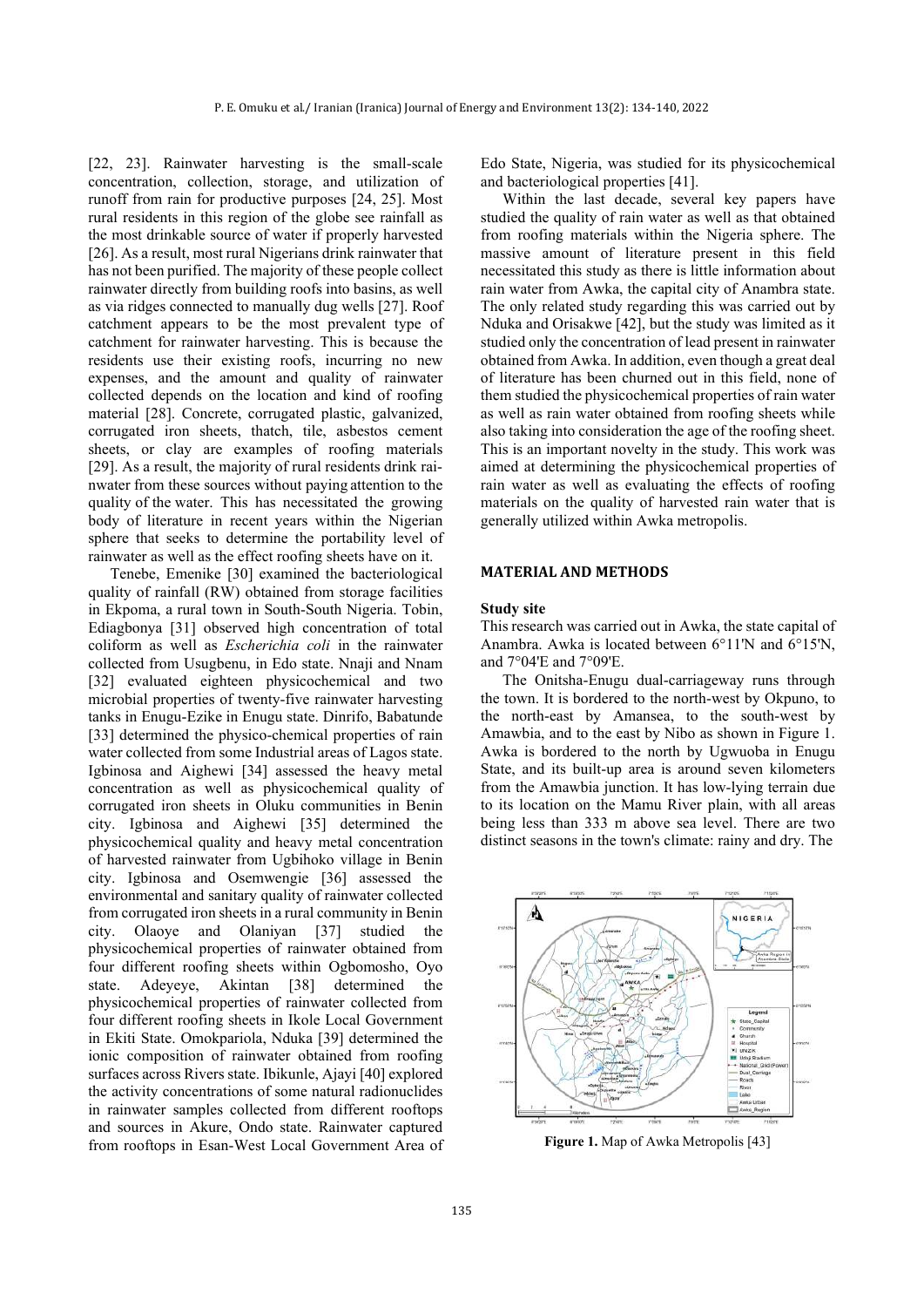rainy season lasts for eight months and the dry season for four. The yearly rainfall is around 1850 mm, and the average temperature is around 28 °C all around the year [44].

#### **Sample collection**

Rainwater samples were collected from the rainwater harvesting system. Five different houses of various roofing sheet material brands located within Awka metropolis were utilized for the study. The roofing sheet material were identified by the Building Engineers on sites and labelled accordingly as shown in Table 1. The control rain water sample was rainwater harvested directly in a pre-cleaned plastic basin without it having contact with any surface or object. The control sample was obtained to help in the determination of the properties of the rain before it came into contact with the roofing sheets. From this, deductions can then be made on the effect of the roofing sheets on the properties of the rain water. The rain water samples were harvested from the five different roofing sheets into pre-cleaned polyethylene container (1-L capacity) and labelled appropriately as shown in Table 1. Therefore, a total of five samples were obtained together with the control sample.

### **Physicochemical analysis**

The water samples were analyzed using standard methods as stated by Nnaji and Nnam [32] and Dinrifo, Babatunde [33]. The parameters tested for were substances which dissolve in rain water, of which some are beneficial to humans, but in excess they are threats to the well-being of the individual that consumed them. The harvested rain water samples were tested organoleptically, quantitatively, and qualitatively for appearance, odour, taste, conductivity, pH, total solid (TS), total dissolved solid (TDS), total alkalinity (TA), total hardness, chloride, sulphate, nitrate, potassium, calcium, iron, zinc, and copper. The nitrate, sulphate, copper, and alkalinity were examined using their test tablets and the smart spectrophotometer. The carbon dioxide, total hardness, and chloride were analysed using the LaMotte kit from

**Table 1.** Roofing sheet materials used for the study

| S/N            | Sample<br>Labels | <b>Roofing Sheet Brands</b>                   | Duration of<br>Use (Years) |  |  |
|----------------|------------------|-----------------------------------------------|----------------------------|--|--|
|                | A                | Swan midigal corrugated iron<br>roofing sheet | $10 - 20$                  |  |  |
| $\mathfrak{D}$ | B                | Swan Kam corrugated iron<br>roofing sheet     | $7 - 20$                   |  |  |
| 3              | C                | Swan surn corrugated iron<br>roofing sheet    | $12 - 30$                  |  |  |
| 4              | D                | Aluminum roofing sheet                        | $12 - 30$                  |  |  |
| 5              | E                | Corrugated rusted iron roofing<br>sheet       | $10 - 20$                  |  |  |

the USA. All the analyses were conducted in triplicates and the mean value was obtained.

Several stainless-steel baffles were used on the absorber surface to produce a serpentine air passageway and improve the convective heat transfer mechanism. A 10 mm thick glass plate was installed 40 mm above the absorber to protect it and decrease convective/radiant heat losses to ambient environments. The critical experimental setup component and their technical specifications are given in Table 1. A convergent duct at the exhaust opening helps the airflow leave the SAH uniformly. A centrifugal air blower sucks cold air into the collector and exhausts hot air to the ambient, and all voids and seams were sealed with silicone sealants to avoid air leakage.

# **RESULTS AND DISCUSSION**

The results of the harvested rain water analyses are presented in Table 2. The six samples, including the control with respect to organoleptics, met the required standard by the World Health Organization. They were clear as to sight, tasteless as to taste, and odorless as to smell. Hence, since the WHO standard requires that drinking water be tasteless, odorless, and colorless, they were within the WHO standard.

The accepted WHO pH 6.5-8.5 for the five corrugated roofing sheets with the control all having varying pH with the swan sumo corrugated roofing sheet having the least acidic value with a pH of 6.86 at 30°C, but within the WHO accepted range, while the swan midigal corrugated value of 6.61 at 30°C is within the WHO accepted range. With the decreased pH of swan sumo, it was clear when compared with the control that some alkaline substance was washed into the water sample of about 0.21 (6.86– 6.65). Both values were within the ranges obtained by Olaoye and Olaniyan [37] for asbestos roofs, which ranged from 6.58 to 6.94, and above the ranges obtained for aluminum roofs, which ranged from 6.13 to 6.31. The accepted WHO total dissolved solid (TDS) for drinking water is 500 mg/l. The water samples, including the control, had a recurring maximum total dissolved solid content of 40 mg/l each. This is within the accepted WHO standard. The maximum accepted world health organization standard of carbon dioxide content for drinking water is 50 mg/l. In the parametric analyses carried out, the control had the highest carbon dioxide content of 5 mg, while the Swan Kam corrugated iron roofing sheet and the rusted corrugated iron roofing sheet had the lowest, at 3 mg/l for both. Both the control and Swan Kam corrugated iron roofing sheets and the rusted corrugated iron roofing sheets were very low within the maximum objectionable carbon dioxide content of drinking water. Some of the carbon dioxide content of the harvested water may be lost to the atmosphere or to the corrugated roofing sheet. Control (5 mg/l)-the content of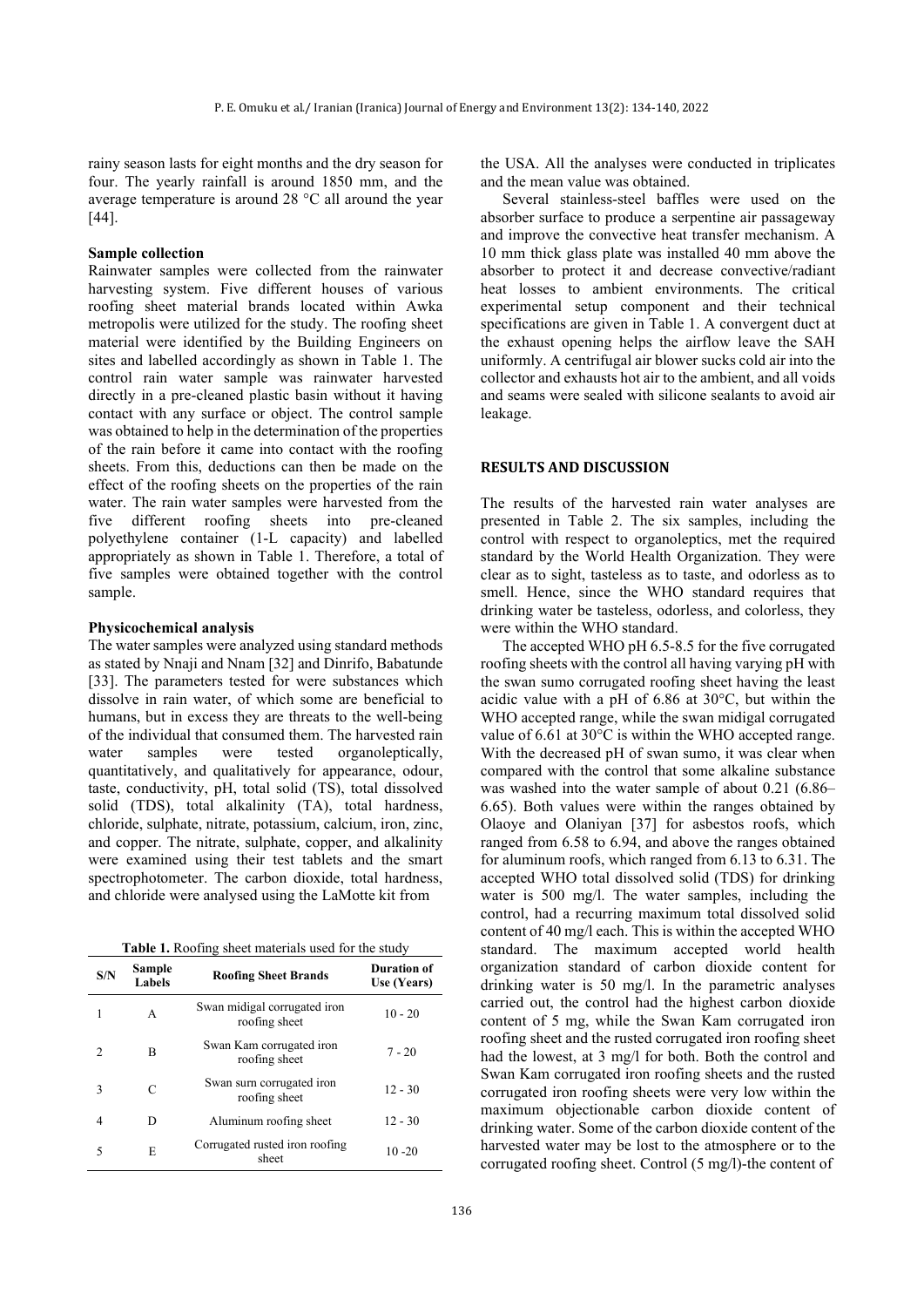| S/N | <b>Test</b>                              | <b>WHO</b><br><b>Standards</b> | Control    | Sample A   | Sample B     | Sample C     | Sample D         | Sample E   |
|-----|------------------------------------------|--------------------------------|------------|------------|--------------|--------------|------------------|------------|
| 1   | Appearance                               |                                | Clear      | Clear      | Clear        | Clear        | Clear            | Clear      |
| 2   | Odour                                    |                                | Odourless  | Odourless  | Odourless    | Odourless    | Odourless        | Odourless  |
| 3   | Taste                                    |                                | Tasteless  | Tasteless  | Tasteless    | Tasteless    | <b>Tasteless</b> | Tasteless  |
| 4   | pH @ 30 °C                               | $6.5 - 8.5$                    | 6.65       | 6.61       | 6.20         | 6.86         | 6.78             | 6.68       |
| 5   | $TS$ (mg/l)                              | $500$ max                      | 40.0       | 40.0       | 40.0         | 40.0         | 40.0             | 40.0       |
| 6   | $TDS$ (mg/l)                             | $500 \,\mathrm{max}$           | 40.0       | 40.0       | 40.0         | 40.0         | 40.0             | 40.0       |
| 7   | $SS$ (mg/100ml)                          |                                | <b>BDL</b> | <b>BDL</b> | <b>BDL</b>   | <b>BDL</b>   | <b>BDL</b>       | <b>BDL</b> |
| 8   | $CO2$ (mg/l)                             | $50$ max                       | 5.00       | 4.50       | 3.00         | 3.50         | 4.00             | 3.00       |
| 9   | $MOA$ (mg/l)                             | $100 \,\mathrm{max}$           | 26.0       | 113        | Out of range | Out of range | 122              | 121        |
| 10  | $TA$ (mg/l)                              | $100 \text{ max}$              | 26.0       | 113        | Out of range | Out of range | 122              | 121        |
| 11  | TH(mg/l)                                 | $100 \,\mathrm{max}$           | 3.00       | 4.00       | 4.00         | 4.00         | 4.00             | 3.00       |
| 12  | Chloride (mg/l)                          | $200 \,\mathrm{max}$           | 3.00       | 3.00       | 3.00         | 3.00         | 3.00             | 3.00       |
| 13  | Sulphate (mg/l)                          | $200$ max                      | 9.00       | 6.00       | 8.00         | 5.00         | 6.00             | 9.00       |
| 14  | Nitrate (mg/l)                           | $50 \text{ max}$               | 4.00       | 3.00       | 6.00         | 7.00         | 5.00             | 2.00       |
| 15  | Potassium (mg/l)                         | $10 \,\mathrm{max}$            | 0.70       | 9.00       | 7.00         | 2.00         | 0.70             | 0.80       |
| 16  | Calcium (mg/l)                           | 75 max                         | 2.00       | 2.70       | 2.35         | 2.70         | 2.70             | 2.00       |
| 17  | Magnesium (mg/l)                         | $30 \,\mathrm{max}$            | 1.00       | 1.35       | 1.35         | 1.35         | 135              | 1.00       |
| 18  | $\text{Iron}(mg/l)$                      | $0.3 \text{ max}$              | <b>BDL</b> | <b>BDL</b> | <b>BDL</b>   | <b>BDL</b>   | <b>BDL</b>       | <b>BDL</b> |
| 19  | $\text{Zinc} \left( \text{mg/l} \right)$ | 5.0 <sub>max</sub>             | <b>BDL</b> | <b>BDL</b> | <b>BDL</b>   | <b>BDL</b>   | <b>BDL</b>       | <b>BDL</b> |
| 20  | Copper $(mg/l)$                          | 1 max                          | 0.46       | 1.42       | 1.40         | 0.85         | 0.28             | 1.82       |

**Table 2.** Results of the harvested rain water analyses

TS =Total Solid; TDS=Total Dissolved Solids; SS =Suspended Solid; CO<sub>2</sub> = Carbon Dioxide; MOA = Methyl Orange Alkalinity; TA = Total alkalinity; TH = Total Hardness; BDL = Below Detectable Limit; WHO = World Health Organization [45, 46].

rusted roofing sheets (2-3 mg/l) was the largest amount of carbon dioxide lost.

The WHO standard for total alkalinity content of drinking water is 100 mg/l with the exception of the control, which was 26 mg/l within the acceptable maximum limit. Swan midigal, aluminum, and rusted corrugated sheets were above the maximum WHO standards, which were 122 and 121, respectively, while Swan Kam and Swan Sumo were both out of range and, judging by the control, should have been above 100 mg/l. The value obtained by Olaoye and Olaniyan [37] was far below what was obtained. The lowest dissolution was from swan midigal at 87 mg/l (133-26) and the highest was from aluminum roofing sheet at 96 mg/l (122-26) above the control. The standard WHO total hardness content for drinking water acceptable to WHO is 100 mg/l, but 3 mg/l was the value obtained for the control and the rusted corrugated iron sheet. In the total hardness (parametric) test, 4 mg/l was the total hardness content for the rest of the samples. Olaoye and Olaniyan [37] obtained 31–39 mg/l for aluminum and 29–31 mg/1 for the concrete roof.

The maximum chloride content of drinking water acceptable to the WHO is 200 mg/l. All of the samples used in the chloride parametric analyses had a chloride content of 3 mg/l, which is extremely low. The analysis by Olaoye and Olaniyan [37] had a chloride content of 90 mg/l for asbestos, concrete roof and corrugated plastic roofs. While the value obtained for the aluminum roof was 8 mg/l, which was very much above the obtained value. The maximum sulphate content of drinking water acceptable to the WHO is 200 mg/l. The control and the rusted corrugated iron sheet had a sulphate content of 9 mg/l which is the maximum obtained. Swan sumo corrugated iron roofing sheet had the least sulphate content at 5 mg/l. The maximum nitrate content of drinking water acceptable to WHO is 50 mg/l. The control had a nitrate content of 4 mg/l while the maximum nitrate content contained by a swan sumo corrugated iron roofing sheet was 7 mg/l, while 2 mg/l was implicated in the nitrate content of the rusted corrugated iron roofing sheet. The maximum potassium content of drinking water acceptable by the WHO standard is 10 mg/l. The control had a potassium content of 0.7 mg/l, while swan sumo had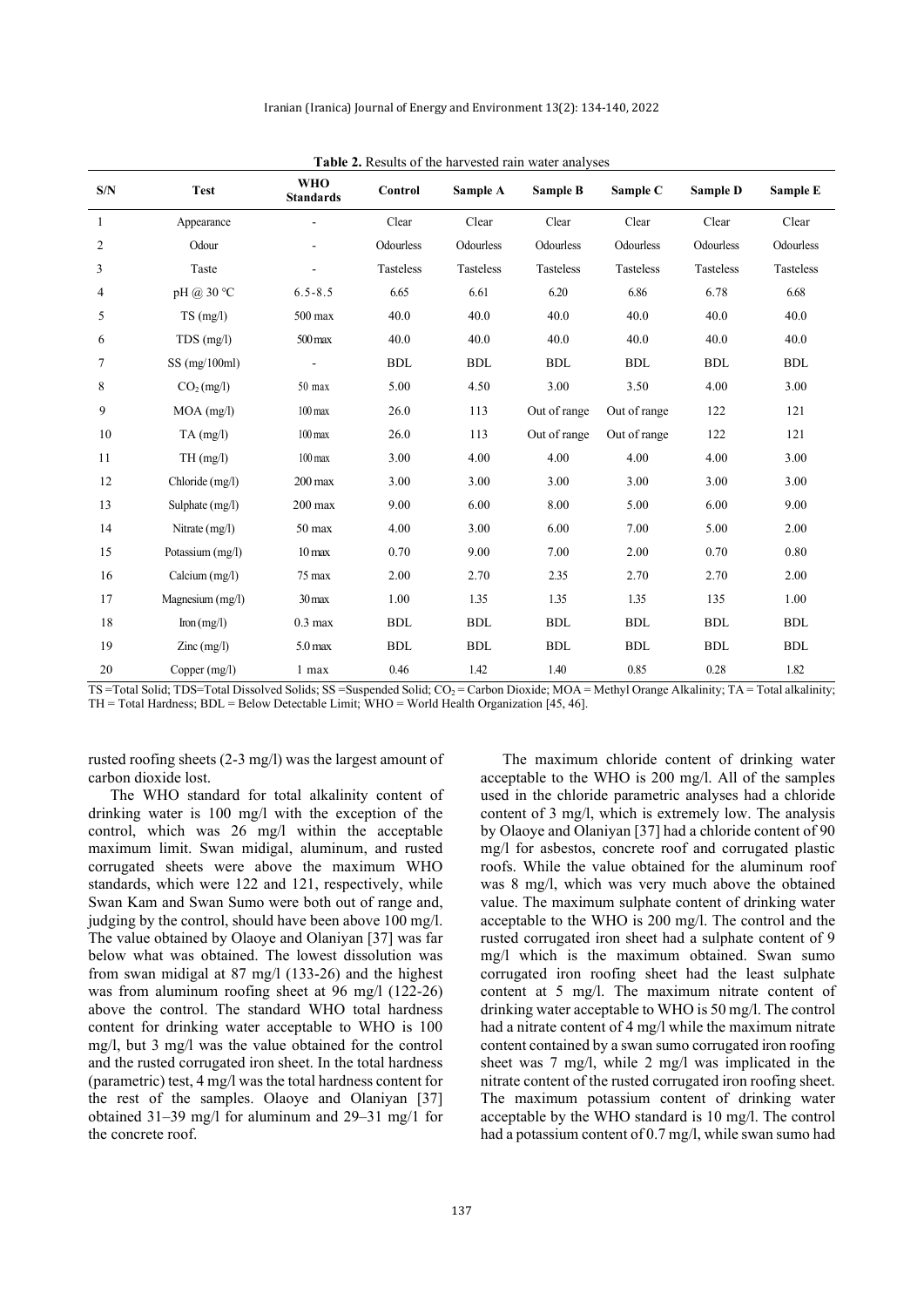a minimum potassium content of 0.2 mg/l, with swan midigal recording a value of 0.9 mg/l.

Figure 2 shows the variation in the harvested rainwater parameters. It was observed that  $CO<sub>2</sub>$  levels decreased to varying degrees with the different roofing sheets, indicative that the roofing sheets act as absorbents, thereby reducing the amount of  $CO<sub>2</sub>$  as rainwater passes through them. This may be attributed to the presence of micro pores in the roofing sheet materials where the  $CO<sub>2</sub>$ is adsorbed. A similar trend was observed in the  $SO_4^2$ ions levels, with the exception being noticed in sample E. The total hardness levels increased as the rainwater was harvested from the different roofing sheets compared to the value obtained from the control sample. There was also a significant increase in the levels of copper and nitrate ions as the rainwater was harvested from the different roofing sheet materials.



**Figure 2.** Variation in the rainwater parameters

# **CONCLUSION**

Several key conclusions were derived from this study. Based on the observation of the study, the research methodology implemented was successfully able to comparatively evaluate the physicochemical characteristics of the rainwater samples. The results showed no appreciable effects on the physical appearance, observable odor, or taste of the water samples compared to the control sample. However, at 30 °C, there were minor changes in the pH of the test samples. The amount of suspended solids (SS) in mg/100ml, total solids (TS), and total dissolved solids (TDS) found in each of the samples, including the control sample, did not vary. There was no significant change in the values of Potassium for samples A (0.9 mg/l), B (0.7 mg/l), C (0.2 mg/l), D (0.7mg/l) and E (0.8 mg/l). Copper content was 0.46 mg in the control, while 1.82 mg was found in sample E. There was an appreciable effect of the corrugated roofing sheet on the total alkalinity of the water samples as the value increased from 26mg/l (control), 113 mg/l (sample A), 121mg/l (sample E), and

122 mg/l (sample D). The values obtained in samples B and C were so high as to be out of range limit of the instrumentation. A similar trend as for total alkalinity was observed for the methyl orange alkalinity.

### **REFERENCES**

- 1. Ogunfowora, L. A., Iwuozor, K. O., Ighalo, J. O. and Igwegbe, C. A., 2021. "Trends in the Treatment of Aquaculture Effluents Using Nanotechnology". *Cleaner Materials*, 2, pp.100024. Doi: 10.1016/j.clema.2021.100024
- 2. Iwuozor, K. O., Abdullahi, T. A., Ogunfowora, L. A., Emenike, E. C., Oyekunle, I. P., Gbadamosi, F. A. and Ighalo, J. O., 2021. "Mitigation of Levofloxacin from Aqueous Media by Adsorption: A Review". *Sustainable Water Resources Management*, 7(6), pp.1-18. Doi: 10.1007/s40899-021-00579-9
- 3. Iwuozor, K. O., Emenike, E. C., Aniagor, C. O., Iwuchukwu, F. U., Ibitogbe, E. M., Okikiola, B. T., Omuku, P. E. and Adeniyi, A. G., 2022. "Removal of Pollutants from Aqueous Media Using Cow Dung-Based Adsorbents". *Current Research in Green and Sustainable Chemistry*, In press.
- 4. Iwuozor, K. O., Ighalo, J. O., Emenike, E. C., Ogunfowora, L. A. and Igwegbe, C. A., 2021. "Adsorption of Methyl Orange: A Review on Adsorbent Performance". *Current Research in Green*   $S$ *ustainable* 10.1016/j.crgsc.2021.100179
- 5. Khazai, E., 2001. "Simplification of Parameters in a Complex Catchment Model: A Daily Rainfal Data Generation Process". *International Journal of Engineering*, 14(4), pp.313-322. ISSN:1025-2495
- 6. Kebria, I. and Hogland, W., 2019. "Sustainable Storm Water Management by Predicting Climate Change Using Fuzzy Neural Network and Gis". *Iranian (Iranica) Journal of Energy & Environment*, 10(1), pp.65-71. Doi: 10.5829/IJEE.2019.10.01.10
- 7. Iwuozor, K. O., 2019. "Prospects and Challenges of Using Coagulation-Flocculation Method in the Treatment of Effluents". *Advanced Journal of Chemistry-Section A*, 2(2), pp.105-127. Doi: 10.29088/SAMI/AJCA.2019.2.105127
- 8. Emenike, E. C., Iwuozor, K. O. and Anidiobi, S. U., 2021. "Heavy Metal Pollution in Aquaculture: Sources, Impacts and Mitigation Techniques". *Biological Trace Element Research*, Doi: 10.1007/s12011-021-03037-x
- 9. Alao, I. I., Oyekunle, I. P., Iwuozor, K. O. and Emenike, E. C., 2022. "Green Synthesis of Copper Nanoparticles and Investigation of Its Anti-Microbial Properties ". *Advanced Journal of Chemistry-Section B*, 4(1), Doi: 10.22034/ajcb.2022.323779.1106
- 10. Iwuozor, K. O., Ighalo, J. O., Ogunfowora, L. A., Adeniyi, A. G. and Igwegbe, C. A., 2021. "An Empirical Literature Analysis of Adsorbent Performance for Methylene Blue Uptake from Aqueous Media". *Journal of Environmental Chemical Engineering*, 9(4), pp.105658. Doi: 10.1016/j.jece.2021.105658
- 11. Igwegbe, C. A., Obiora-Okafo, I. A., Iwuozor, K. O., Ghosh, S., Kurniawan, S. B., Rangabhashiyam, S., Kanaoujiya, R. and Ighalo, J. O., 2022. "Treatment Technologies for Bakers' Yeast Production Wastewater". *Environmental Science and Pollution Research*, 29, pp.11004-11026. Doi: 10.1007/s11356-021-17992- 4
- 12. Iwuozor, K. O., Oyekunle, I. P., Oladunjoye, I. O., Ibitogbe, E. M. and Olorunfemi, T. S., 2021. "A Review on the Mitigation of Heavy Metals from Aqueous Solution Using Sugarcane Bagasse". *SugarTech*, 23, pp.19. Doi: 10.1007/s12355-021-01051-w
- 13. Iwuozor, K. O., 2018. "Removal of Heavy Metals from Their Solution Using Polystyrene Adsorbent (Foil Take-Away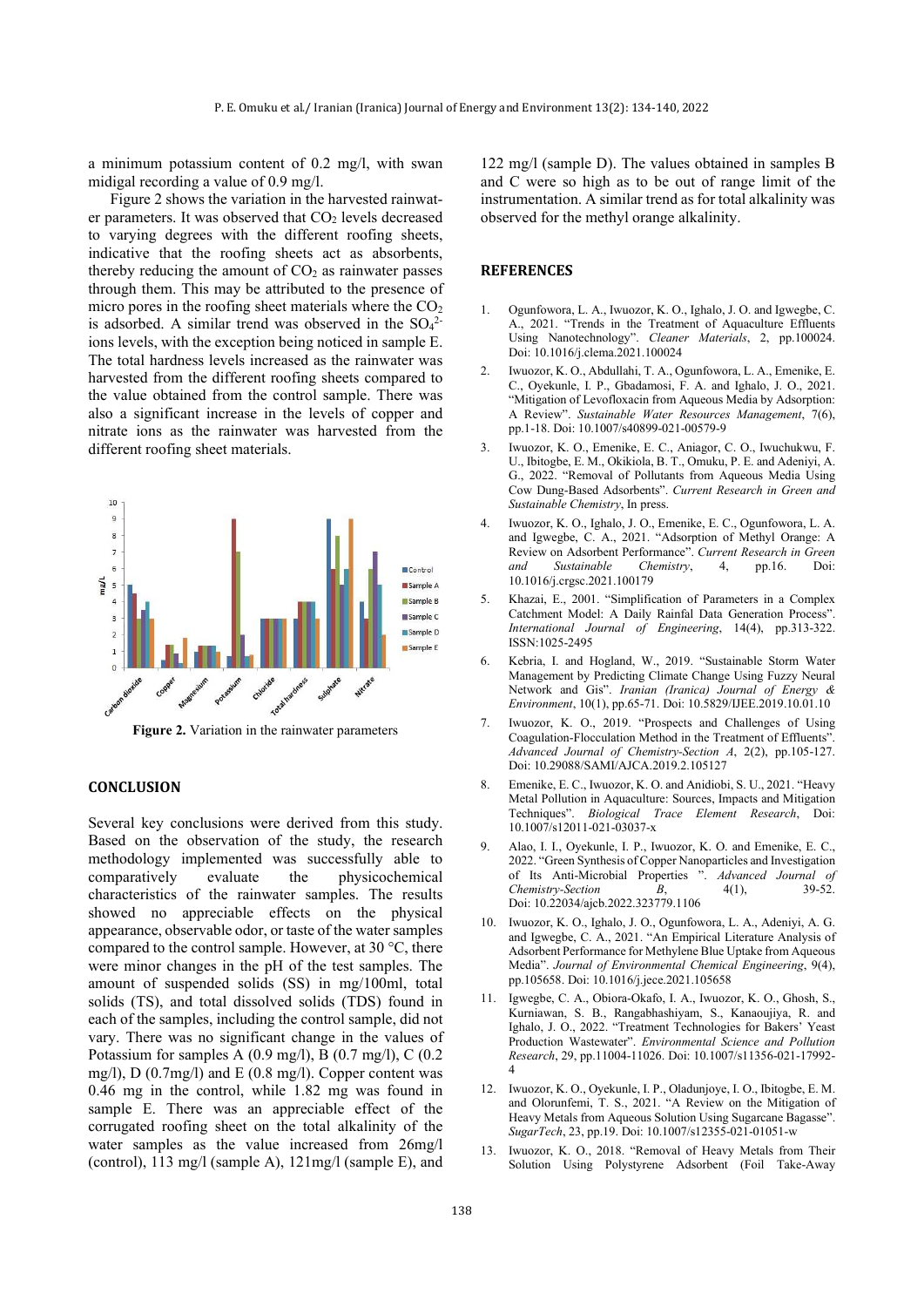Disposable Plates)". *International Journal of Environmental Chemistry*, 2(2). Doi: 10. 10.11648/j/ijec.20180202.11

- 14. Aghalari, Z., Dahms, H.-U., Sillanpää, M., Sosa-Hernandez, J. E. and Parra-Saldívar, R., 2020. "Effectiveness of Wastewater Treatment Systems in Removing Microbial Agents: A Systematic<br>Review". Globalization and health. 16(13). nn.1-11. Globalization and health, 16(13), pp.1-11. Doi: 10.1186/s12992-020-0546-y
- 15. Zhul-quarnain, A., Iwuozor, K. O., Modupe, I., Gold, E. and Chidubem, E. E., 2018. "Adsorption of Malachite Green Dye Using Orange Peel". *Journal of Biomaterials*, 2(2), pp.10. Doi: 10.11648/j.jb.20180202.12
- 16. Alavijeh, H., Sadeghi, M., Rajaeieh, M., Moheb, A. and Sadani, M., 2017. "Integrated Ultrafiltration Membranes and Chemical Coagulation for Treatment of Baker's Yeast Wastewater". *Journal of Membrane Science & Technology*, 7(173), pp.2. Doi: 10.4172/2155-9589.1000173
- 17. Aziz, A. R. A., Asaithambi, P. and Daud, W. M. A. B. W., 2016. "Combination of Electrocoagulation with Advanced Oxidation Processes for the Treatment of Distillery Industrial Effluent". *Process Safety and Environmental Protection*, 99, pp.227-235. Doi: 10.1016/j.psep.2015.11.010
- 18. Boretti, A. and Rosa, L., 2019. "Reassessing the Projections of the World Water Development Report". *NPJ Clean Water*, 2(1), pp.1- 6. Doi: 10.1038/s41545-019-0039-9
- 19. Ogunlalu, O., Oyekunle, I. P., Iwuozor, K. O., Aderibigbe, A. D. and Emenike, E. C., 2021. "Trends in the Mitigation of Heavy Metal Ions from Aqueous Solutions Using Unmodified and Chemically-Modified Agricultural Waste Adsorbents". *Current Research in Green and Sustainable Chemistry*, 4, pp.18. Doi: 10.1016/j.crgsc.2021.100188
- 20. Efe, S., 2006. "Quality of Rainwater Harvesting for Rural Communities of Delta State, Nigeria". *Environmentalist*, 26(3), pp.175-181. Doi: 10.1007/s10669-006-7829-6
- 21. Group, T. W. B., Population Growth (Annual %) Nigeria. 2021, The World Bank Group. https://data.worldbank.org/indicator/SP.POP.GROW?locations= NG&view=chart
- 22. Sadoff, C. W., Borgomeo, E. and Uhlenbrook, S., 2020. "Rethinking Water for Sdg 6". *Nature Sustainability*, 3(5), pp.346- 347. Doi: 10.1038/s41893-020-0530-9
- 23. Ortigara, A. R. C., Kay, M. and Uhlenbrook, S., 2018. "A Review of the Sdg 6 Synthesis Report 2018 from an Education, Training, and Research Perspective". *Water*, 10(10), pp.1353. Doi: 10.3390/w10101353
- 24. Terêncio, D., Fernandes, L. S., Cortes, R., Moura, J. and Pacheco, F., 2018. "Rainwater Harvesting in Catchments for Agro-Forestry Uses: A Study Focused on the Balance between Sustainability Values and Storage Capacity". *Science of the Total Environment*, 613-614, pp.1079-1092. Doi: 10.1016/j.scitotenv.2017.09.198
- 25. Huang, Z., Nya, E. L., Rahman, M. A., Mwamila, T. B., Cao, V., Gwenzi, W. and Noubactep, C., 2021. "Integrated Water Resource Management: Rethinking the Contribution of Rainwater Harvesting". *Sustainability*, 13(15), pp.8338. Doi: 10.3390/su13158338
- 26. Alim, M. A., Rahman, A., Tao, Z., Samali, B., Khan, M. M. and Shirin, S., 2020. "Suitability of Roof Harvested Rainwater for Potential Potable Water Production: A Scoping Review". *Journal of Cleaner Production*, 248, pp.119226. Doi: 10.1016/j.jclepro.2019.119226
- 27. Eludoyin, A., Eludoyin, O., Martins, T., Oyinloye, M. and Eslamian, S., 2021. "Water Security Using Rainwater Harvesting". *Handbook of Water Harvesting and Conservation: Basic Concepts and Fundamentals,* Doi: 10.1002/9781119478911.ch4
- 28. Verlicchi, P. and Grillini, V., 2020. "Surface Water and Groundwater Quality in South Africa and Mozambique—Analysis

of the Most Critical Pollutants for Drinking Purposes and Challenges in Water Treatment Selection". *Water*, 12(1), pp.305. Doi: 10.3390/w12010305

- 29. Musa, J. J., Anijiofor, S., Saidu, M. and Bake, G. G., 2017. "Effects of Roofing Materials on Harvested Rain Water Quality in Minna, Nigeria". *Asia Pacific Environmental and Occupational Health Journal*, 3(1), ISSN: 2462-2214. http://repository.futminna.edu.ng:8080/jspui/handle/123456789/2 563
- 30. Tenebe, I., Emenike, P., Nnaji, C., Babatunde, E., Ogarekpe, N., Dede-Bamfo, N. and Omole, D., 2020. "Bacterial Characterization and Quantification of Rainwater Harvested in a Rural Community in Nigeria". *Environmental Nanotechnology, Monitoring & Management*, 14, pp.100370. Doi: 10.1016/j.enmm.2020.100370
- 31. Tobin, E., Ediagbonya, T., Ehidiamen, G. and Asogun, D., 2013. "Assessment of Rain Water Harvesting Systems in a Rural Community of Edo State, Nigeria". *Journal of Public Health*, 5(12), pp.479-487. Doi: 10.5897/JPHE2013.0582
- 32. Nnaji, C. and Nnam, J., 2019. "Assessment of Potability of Stored Rainwater and Impact of Environmental Conditions on Its Quality". *International Journal of Environmental Science and Technology*, 16(12), pp.8471-8484. Doi: 10.1007/s13762-019- 02456-7
- 33. Dinrifo, R., Babatunde, S., Bankole, Y. and Demu, Q., 2010. "Physico-Chemical Properties of Rainwater Collected from Some Industrial Areas of Lagos State, Nigeria". *European Journal of Scientific Research*, 41(3), pp.383-390. ISSN: 1450-216X
- 34. Igbinosa, I. H. and Aighewi, I. T., 2017. "Quality Assessment and Public Health Status of Harvested Rainwater in a Peri-Urban Community in Edo State of Nigeria". *Environmental monitoring and assessment*, 189(8), pp.1-12. Doi: 10.1007/s10661-017-6122-0
- 35. Igbinosa, I. H. and Aighewi, I. T., 2017. "Assessment of the Physicochemical and Heavy Metal Qualities of Rooftop Harvested Rainwater in a Rural Community". *Global Challenges*, 1(6), pp.1700011. Doi: 10.1002/gch2.201700011
- 36. Igbinosa, I. H. and Osemwengie, O. V., 2016. "On-Site Assessment of Environmental and Sanitary Qualities of Rainwater Harvesting System (Rwh) in a Rural Community in Benin City, Nigeria". *Journal of Applied Sciences and Environmental Management*, 20(2), pp.320-324. Doi: 10.4314/jasem.v20i2.12
- 37. Olaoye, R. and Olaniyan, O., 2012. "Quality of Rainwater from Different Roof Material". *International Journal of Engineering and Technology*, 2(8), pp.1413-1421. ISSN: 2049-3444
- 38. Adeyeye, J., Akintan, O. and Adedokun, T., 2019. "Physicochemical Characteristics of Harvested Rainwater under Different Rooftops in Ikole Local Government Area, Ekiti State, Nigeria". *Journal of Applied Sciences and Environmental Management*, 23(11), pp.2003-2008. Doi: 10.4314/jasem.v23i11.15
- 39. Omokpariola, D. O., Nduka, J. K., Omokpariola, P. L. and Omokpariola, E. C. O., 2020. "Ionic Composition of Rainwater from Different Sampling Surfaces across Selected Locations in Rivers State, Nigeria". *World Scientific News*, 150, pp.132-147. EISSN: 2392-2192
- 40. Ibikunle, S., Ajayi, O., Arogunjo, A. and Omoboyeje, O., 2016. "Measurement of Natural Radioactivity in Rainwater Samples Collected from Different Rooftops and Sources in Akure, Nigeria". *Environmental Forensics*, 17(2), pp.136-143. Doi: 10.1080/15275922.2016.1163622
- 41. Ezemonye, M., Isueken, C. and Emeribe, C., 2016. "Physicochemical and Bacteriological Characteristics of Rainwater Harvested from Rooftops in Esan-West Local Government Area of Edo State, Nigeria". *Journal of Applied Sciences and Environmental Management*, 20(3), pp.748-757. Doi: 10.4314/jasem.v20i3.29